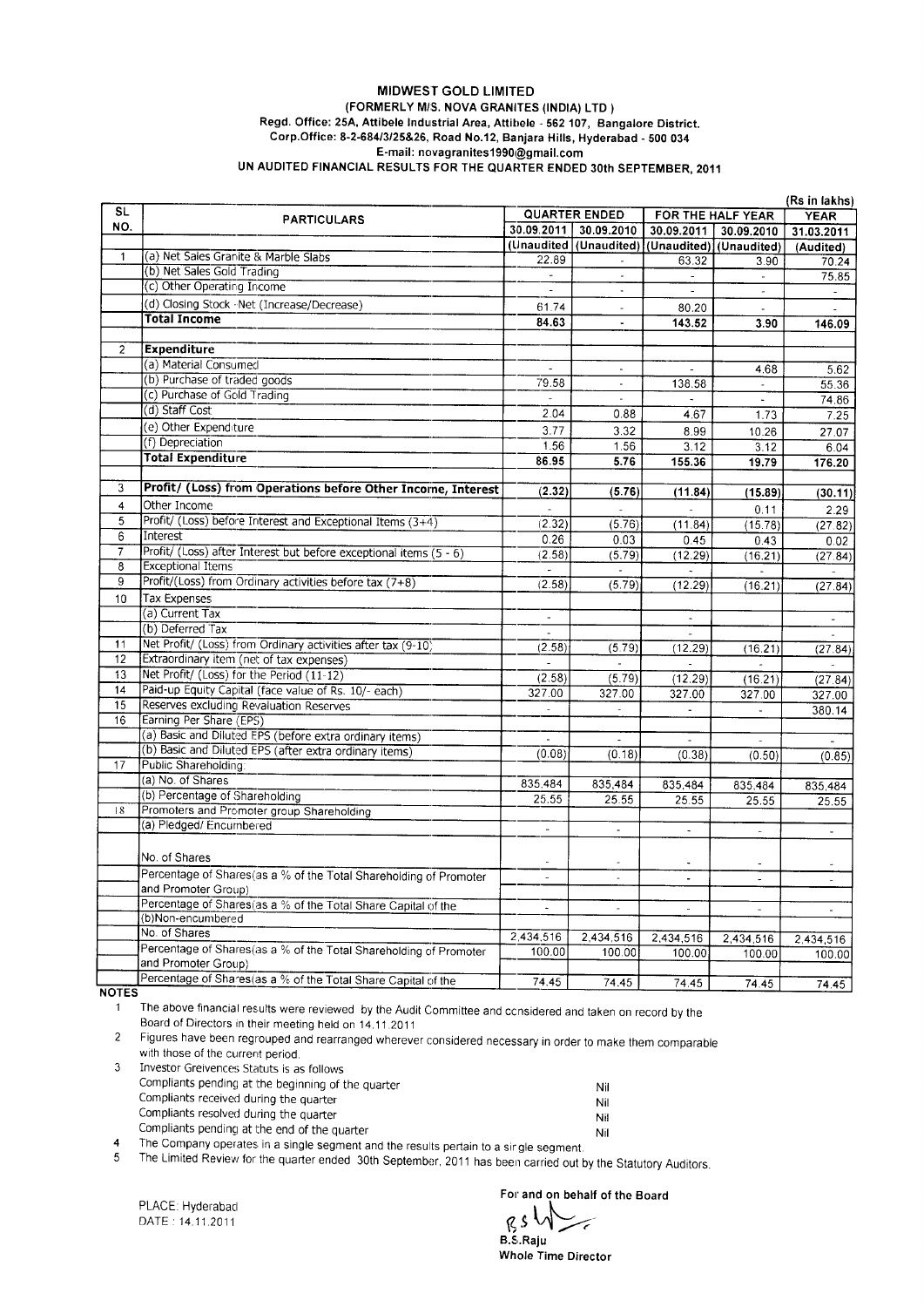## MIDWEST GOLD LIMITED MIDWEST GOLD LIMITED<br>
(FORMERLY M/S. NOVA GRANITES (INDIA) LTD )<br>
Regd. Office: 25A, Attibele Industrial Area, Attibele - 562 107, Bangalore District.<br>
Corp.Office: 8-2-684/3/25&26, Road No.12, Banjara Hills, Hyderabad - 5

(Rs. in Lakhs)

| SI. No.       | <b>PARTICULARS</b>                                                                                                  | <b>QUARTER ENDED</b> |             | FOR THE HALF YEAR ENDED        | YEAR ENDED  |                |
|---------------|---------------------------------------------------------------------------------------------------------------------|----------------------|-------------|--------------------------------|-------------|----------------|
|               |                                                                                                                     | 30.09.2011           | 30.09.2010  | 30.09.2011                     | 30.09.2010  | 31.03.2011     |
|               |                                                                                                                     | (Unaudited)          | (Unaudited) | (Unaudited)                    | (Unaudited) | (Audited)      |
| $\mathbf{1}$  | <b>Segment Revenue</b><br>(net sales/income from each segment)<br>A) Gold Trading                                   |                      |             |                                |             | 75.85          |
|               | B) Granite & Marble<br>C) Others                                                                                    | 22.89                |             | 63.32                          | 3.90        | 70.24<br>2.29  |
|               | Increase / (Decrease) in Stock<br>Total:                                                                            | 61.74<br>84.63       | 0.00        | 80.20<br>143.52                | 3.90        | 0.00<br>148.38 |
|               | Less: Inter Segment Revenue                                                                                         |                      |             |                                |             |                |
|               | Net Sales / Income from Operations                                                                                  | 84.63                | 0.00        | 143.52                         | 3.90        | 148.38         |
| $\mathcal{L}$ | <b>Segment Results</b><br>$(Profit)(+) / (Loss)(-) before Tax$<br>and interest from each segment<br>A) Gold Trading |                      |             |                                |             |                |
|               | B) Granite & Marble<br>C) Others                                                                                    | (2.32)               | (5.76)      | (11.84)                        | (15.78)     | (28.82)        |
|               | Total:                                                                                                              | (2.32)               | (5.76)      | (11.84)                        | (15.78)     | (28.82)        |
|               | Add: Interest<br>Add: Exceptional Item                                                                              | 0.26                 | 0.03        | 0.45                           | 0.43        | 0.02           |
|               | <b>Total Profit before Tax</b>                                                                                      | (2.58)               | (5.79)      | (12.29)                        | (16.21)     | (28.84)        |
| 3             | <b>Capital Employed</b><br>A) Gold Trading<br>B) Granite & Marble                                                   | 707.14               | 707.14      | 707.14                         | 707.14      | 707.14         |
|               | C) Others                                                                                                           |                      |             |                                |             |                |
|               | Total:                                                                                                              | 707.14               | 707.14      | 707.14                         | 707.14      | 707.14         |
|               |                                                                                                                     |                      |             | For and on behalf of the Board |             |                |
|               | Place: Hyderabad<br>Date: 14.11.2011                                                                                |                      |             | <b>Wholetime Director</b>      |             |                |